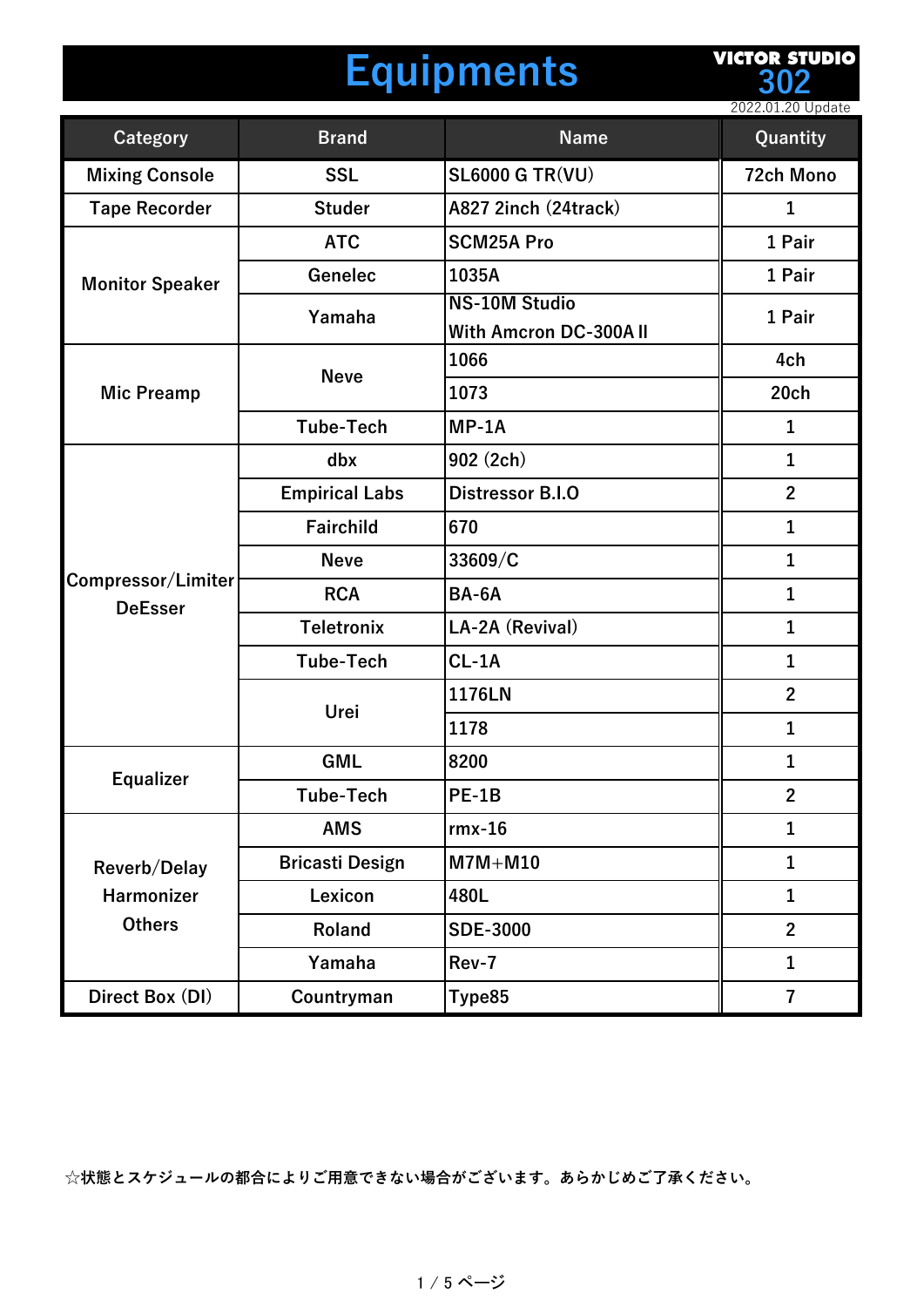## **Microphones**

**VICTOR STUDIO 302**

| Category                              | <b>Brand</b>         | <b>Name</b>            | Quantity                |
|---------------------------------------|----------------------|------------------------|-------------------------|
| <b>Microphone</b><br><b>Condencer</b> | <b>AKG</b>           | <b>C-414EB</b>         | $6\phantom{1}$          |
|                                       |                      | C-414TL2               | $\overline{2}$          |
|                                       |                      | $C-451B$               | $\overline{\mathbf{4}}$ |
|                                       |                      | C-451E                 | $\mathbf{1}$            |
|                                       |                      | <b>C-451EB</b>         | 4                       |
|                                       | <b>Neumann</b>       | <b>U-47 (FET)</b>      | 3                       |
|                                       |                      | <b>U-87i</b>           | $6\phantom{1}$          |
|                                       |                      | <b>U-87Ai</b>          | $\overline{2}$          |
|                                       | <b>Sanken</b>        | $CU-41$                | $\overline{2}$          |
|                                       | <b>SCHOEPS</b>       | <b>CMC-54U</b>         | $\overline{2}$          |
|                                       |                      | <b>CMC-55U</b>         | $\overline{2}$          |
| <b>Microphone</b><br><b>Tube</b>      | <b>Neumann</b>       | M-269                  | 3                       |
|                                       |                      | $M-49$                 | $6\phantom{1}$          |
| <b>Microphone</b><br>Dynamic/Ribbon   | <b>AKG</b>           | $D-112$                | 4                       |
|                                       | audio-Technica       | <b>ATM-25</b>          | $\overline{2}$          |
|                                       | beyer dynamic        | <b>TG D70</b>          | $\mathbf{1}$            |
|                                       | <b>Electro Voice</b> | <b>RE-20</b>           | 5                       |
|                                       | Sennheiser           | <b>MD-421</b>          | 10                      |
|                                       |                      | <b>MD-422</b>          | 3                       |
|                                       | <b>Shure</b>         | <b>SM-57</b>           | 8                       |
|                                       |                      | <b>SM-58</b>           | $\overline{2}$          |
|                                       | YAMAHA               | <b>SUBKICK SKRM100</b> | $\mathbf{1}$            |

**☆状態とスケジュールの都合によりご⽤意できない場合がございます。あらかじめご了承ください。** ☆赤色表記のマイク機材につきまして、高音圧及び管楽器等への近接使用は原則ご遠慮いただいております。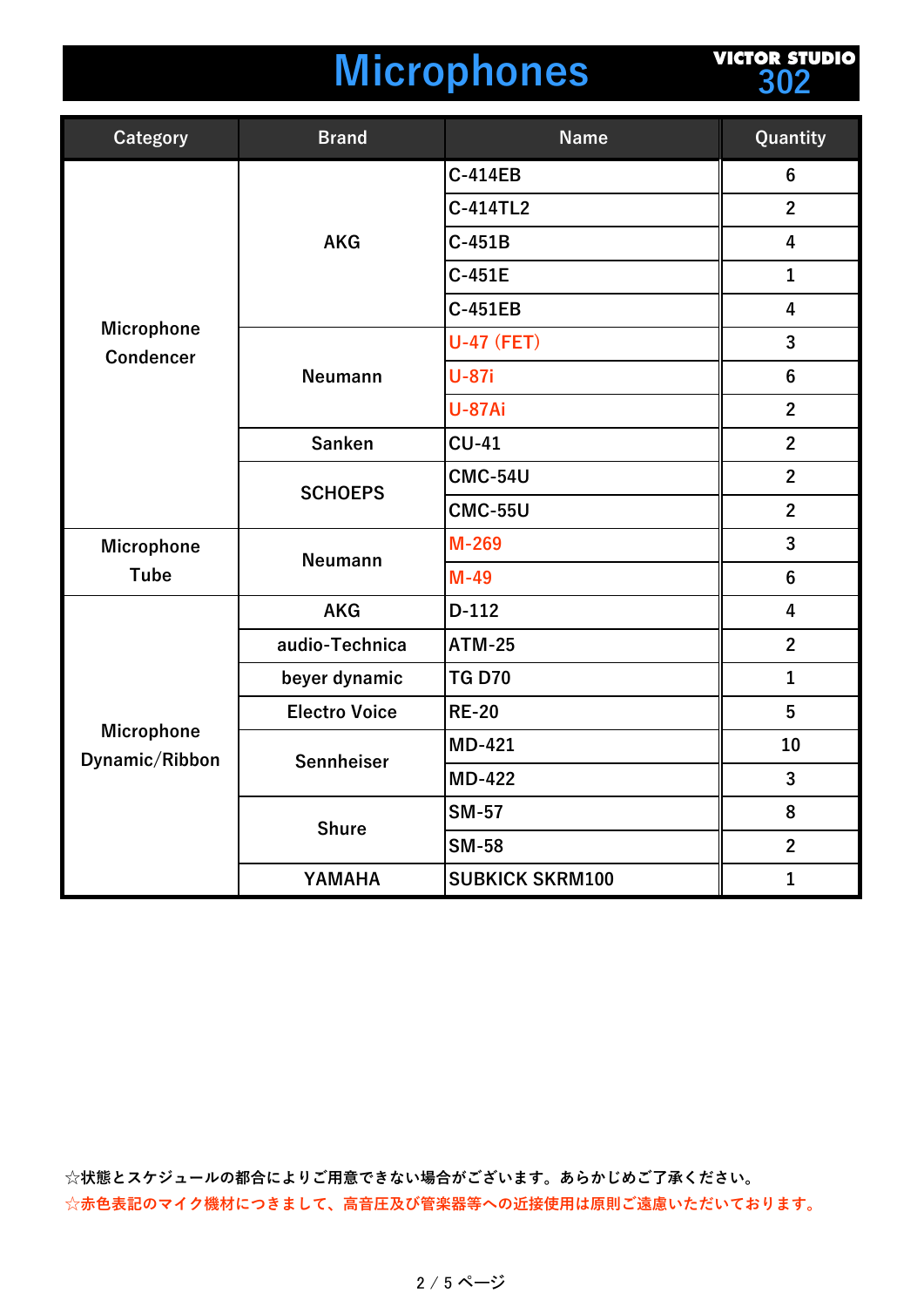# **ProTools System**

**VICTOR STUDIO 302**

| <b>Category</b>          | <b>Brand</b>                 | <b>Name</b>                        | Quantity/Spec  |
|--------------------------|------------------------------|------------------------------------|----------------|
| Computer                 | Apple                        | Mac Pro Late 2013<br>2.7GHz 12Core | 1              |
|                          |                              | <b>RAM</b>                         | 32GB           |
|                          |                              | <b>OS</b>                          | 10.14          |
| <b>Software</b>          | Avid                         | <b>ProTools Ultimate</b>           | 2021           |
| Interface                | Avid                         | HD I/O $16 \times 16$ Analog       | 3              |
|                          |                              | <b>※Analog 48 in 48 out</b>        |                |
|                          |                              | <b>Sync HD</b>                     | 1              |
|                          | <b>Blackmagic Dsign</b>      | <b>DeckLink Mini Monitor 4K</b>    | $\mathbf{1}$   |
| <b>DSP</b>               | Avid                         | <b>HDX PCIe Card</b>               | $\mathbf{2}$   |
| <b>Expansion Chassis</b> | Sonnet                       | <b>Echo Express III-R</b>          | 1              |
| <b>Work Media</b>        | <b>OWC</b><br><b>Seagate</b> | SSD (Thunderbolt 2)                | $\overline{2}$ |
| <b>MIDI</b> Interface    | iConnectivity                | mio                                | 1              |

**☆Work Media内のDataは作業終了後、消去させていただきます。あらかじめご了承ください。**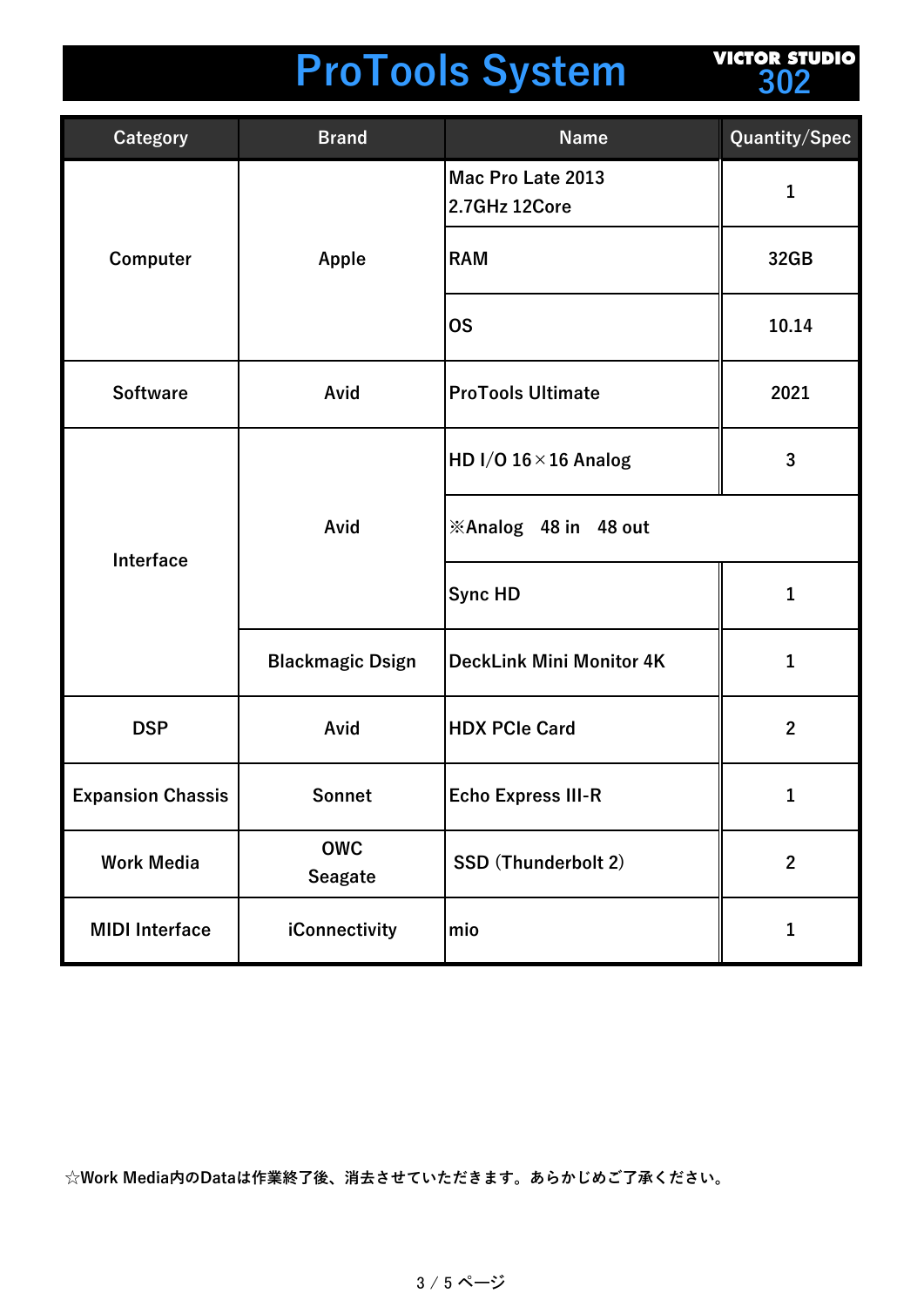# **Plugin for ProTools**



| <b>Brand</b>           | <b>Name</b>                       | Quantity |
|------------------------|-----------------------------------|----------|
| <b>Antares</b>         | <b>Auto-Tune Pro</b>              |          |
|                        | <b>Complete Plugin Bundle</b>     |          |
| Avid                   | <b>HEAT</b>                       |          |
| Celemony               | <b>Melodyne Studio</b>            |          |
| Cranesong              | <b>Phoenix 2</b>                  |          |
| <b>Fabfilter</b>       | Pro-Q3                            |          |
|                        | <b>Ozone</b>                      |          |
| iZotope                | <b>RX Standard</b>                |          |
| McDSP (Ver5)           | <b>Everything Pack HD</b>         |          |
| <b>MDW</b>             | <b>Hi-Res Parametric EQ</b>       |          |
| <b>Metric Halo</b>     | <b>AAX Production Bundle</b>      |          |
|                        | bx console SSL 4000 E             | 1        |
| <b>Plugin Alliance</b> | bx_console SSL 4000 G             |          |
|                        | bx_digital V2                     |          |
| serato                 | <b>Pitch'n Time</b>               |          |
|                        | Amp Room Bundle                   |          |
|                        | <b>FET Compressor</b>             |          |
| <b>Softube</b>         | <b>Summit Audio Grand Channel</b> |          |
|                        | <b>TUBE-TECH Classic Channel</b>  |          |
| <b>Sound Toys</b>      | <b>SoundToys 5</b>                |          |
|                        | <b>API Collection</b>             |          |
|                        | <b>CLA Classic Compressors</b>    |          |
| <b>Waves (Ver11)</b>   | <b>H-Reverb</b>                   |          |
|                        | L3-16 Multimaximizer              |          |
|                        | <b>Platinum Bundle</b>            |          |
|                        | <b>SSL 4000 Collection</b>        |          |